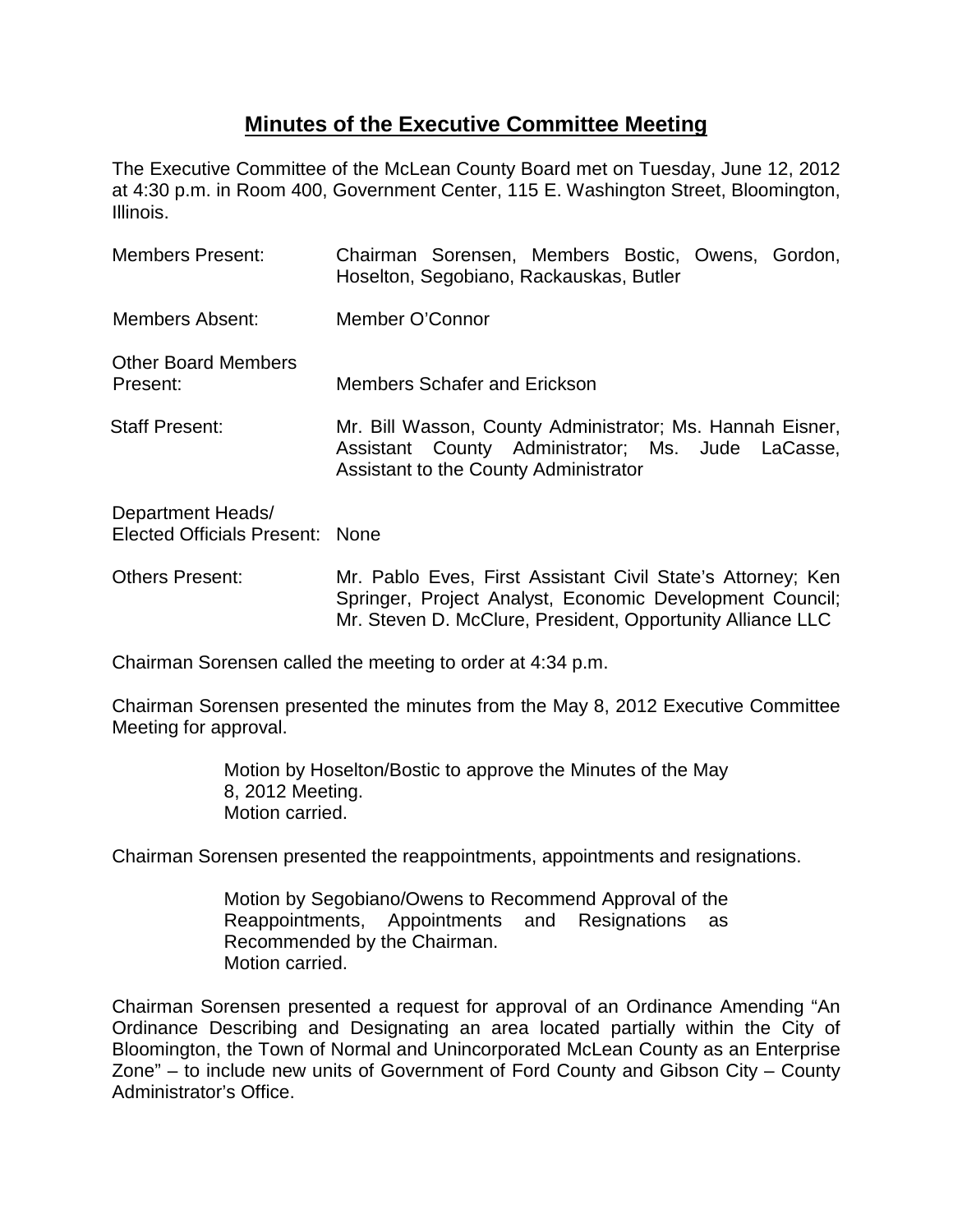Minutes of the Executive Committee June 12, 2012 Page Two

> Motion by Gordon/Bostic to Recommend Approval of an Ordinance Amending "An Ordinance Describing and Designating an area located partially within the City of Bloomington, the Town of Normal and Unincorporated McLean County as an Enterprise Zone" – to include new units of Government of Ford County and Gibson City – County Administrator's Office. Motion carried.

Ms. Diane Bostic, Chairman, Property Committee, advised that the Property Committee brings no items for action to the Executive Committee.

Chairman Sorensen asked if there were any questions or comments. Hearing none, he thanked Bostic.

Mr. Ben Owens, Chairman, Finance Committee**,** presented a request for approval of Critical Personnel Hiring Requests – County Administrator's Office. He noted that there is one item that will go to the Board that is a Lease Agreement of a long-time tenant in the Health Department Building.

> Motion by Owens/Bostic to Recommend Approval of Critical Personnel Hiring Requests – County Administrator's Office. Motion carried.

Mr. Owens presented a request for Approval of an Ordinance for Prevailing Rate of Public Works Wages for McLean County – County Administrator's Office. He noted that this is a yearly "housekeeping" item.

> Motion by Owens/Segobiano to Recommend Approval of an Ordinance for Prevailing Rate of Public Works Wages for McLean County – County Administrator's Office. Motion carried.

Mr. Owens advised that the Board packets will include the Fiscal Year 2011 Outside Audit Report. He noted that the Audit went well.

Chairman Sorensen asked if there were any questions or comments. Hearing none, he thanked Mr. Owens.

Ms. Bette Rackauskas, Chairman, Justice Committee, advised that the Justice Committee brings no items for action to the Executive Committee. She stated that there are several contracts for the Public Defender's Office and a contract for mental health services at the McLean County Detention Facility that will be going to the Board.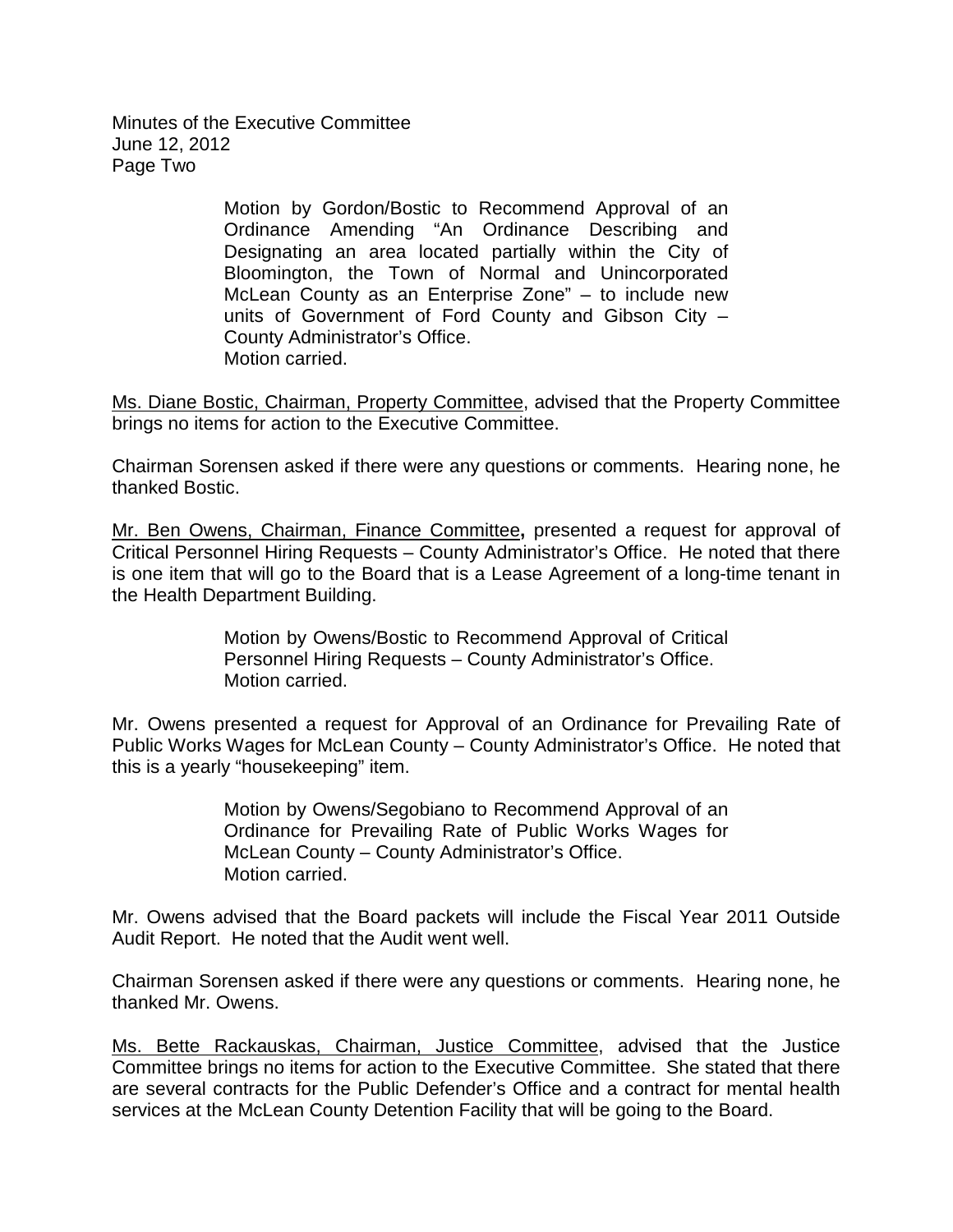Minutes of the Executive Committee June 12, 2012 Page Three

Chairman Sorensen asked if there were any questions or comments. Hearing none, he thanked Ms. Rackauskas.

Mr. George Gordon, Chairman, Land Use and Development Committee, advised that the Land use and Development Committee brings no items for action to the Executive Committee.

Chairman Sorensen asked if there were any questions or comments. Hearing none, he thanked Mr. Gordon.

Mr. Stan Hoselton, Chairman, Transportation Committee advised that the Transportation Committee brings no items for action to the Executive Committee. He stated that the Highway Department has three projects going on that should be completed in the next few days.

Chairman Sorensen asked if there were any questions or comments. Hearing none, he thanked Mr. Hoselton.

Chairman Sorensen called for a motion to go into *Executive Session* to discuss Pending Litigation with the Committee Members; Administration Staff, and Mr. Pablo Eves, First Assistant Civil State's Attorney.

> Motion by Segobiano/Bostic to Recommend the Executive Committee go into *Executive Session* at 4:39 p.m. to discuss Pending Litigation with the Committee Members; Administration Staff; and Mr. Pablo Eves, First Assistant Civil State's Attorney. Motion carried.

> Motion by Owens/Bostic to recommend the Finance Committee return to *Open Session* at 5:25 p.m. Motion carried.

Chairman Sorensen advised that the Executive Committee has, by consensus, directed staff to release a pending Settlement Agreement for public inspection and review. He added that the Executive Committee has requested that this Settlement Agreement be put on the agenda for the County Board meeting next Tuesday for consideration.

Mr. Wasson stated that the Administrator's Office will forward a copy of the Agreement document and all the exhibits to members of the Board.